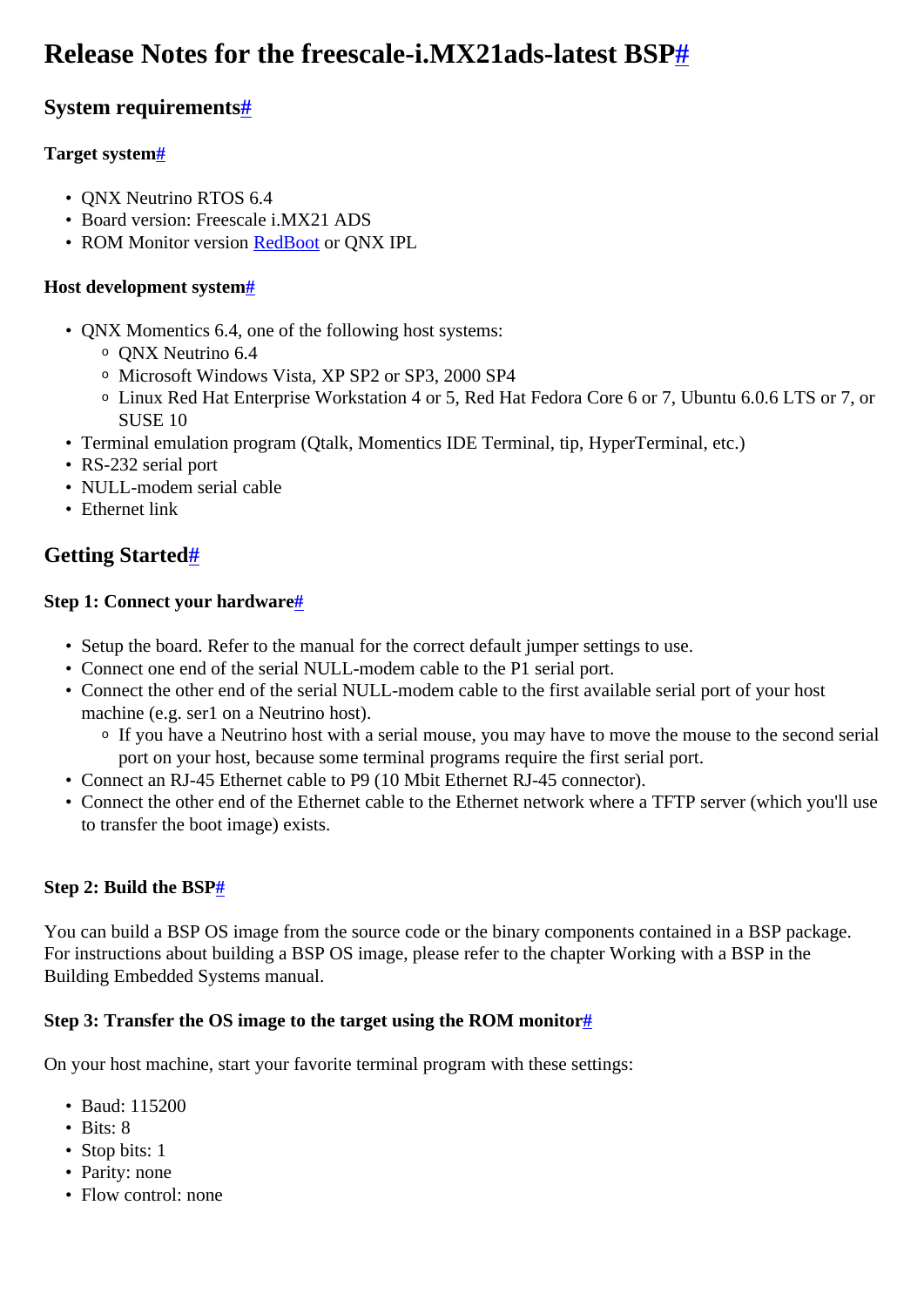- Make sure the host machine is capable of handling TFTP requests (see inetd documentation for details).
- Verify the serial link between the host machine and the target.
- Verify that an Ethernet link exists between the host machine and the target.
- Apply power to the target board.

You should see output similar to the following:

 RedBoot(tm) bootstrap and debug environment [ROMRAM] Non-certified release, version FSL 200631 - built 15:19:21, Aug 25 2006

 Platform: MX21 ADS (Freescale i.MX21 based) PASS 1.1 [x32 DDR] Copyright (C) 2000, 2001, 2002, 2003, 2004 Red Hat, Inc.

 RAM: 0x00000000-0x03f00000, [0x00013e80-0x03ed1000] available FLASH: 0xc8000000 - 0xca000000, 256 blocks of 0x00020000 bytes each. RedBoot>

#### <span id="page-1-0"></span>**Setting up the environment[#](#page-1-0)**

#### <span id="page-1-1"></span>**TFTP downloa[d#](#page-1-1)**

At the **RedBoot** prompt, issue the following command to change the current environment:

fconfig

The current configurations will be displayed; change the configuration if you want.

 Run script at boot: false Use BOOTP for network configuration: false Gateway IP address: 10.42.98.230 Local IP address: 10.42.103.53 Local IP address mask: 255.255.0.0 Default server IP address: 10.42.98.230 Board specifics: 0 Console baud rate: 115200 Set eth0 network hardware address [MAC]: true eth0 network hardware address [MAC]: 0x00:0x01:0x02:0x03:0x03:0x04 GDB connection port: 9000 Force console for special debug messages: false Network debug at boot time: false Update RedBoot non-volatile configuration - continue  $(y/n)$ ? Type "y" to accept the new configuration, RedBoot will write the new configuration to the flash.

Once the above setup is complete, you can run the load command at the [RedBoot](http://community.qnx.com/sf/wiki/do/createPage/projects.bsp/wiki?pageName=RedBoot&referrerPageName=Nto640_freescale_imx21_ads_release_notes) prompt to download the image

load -r -b 0x00100000 /images/ifs-mx21.bin

[RedBoot](http://community.qnx.com/sf/wiki/do/createPage/projects.bsp/wiki?pageName=RedBoot&referrerPageName=Nto640_freescale_imx21_ads_release_notes) will display the follow message and start downloading the boot image:

Using default protocol (TFTP)

If the image is successfully loaded, you will see the following message from the [RedBoot](http://community.qnx.com/sf/wiki/do/createPage/projects.bsp/wiki?pageName=RedBoot&referrerPageName=Nto640_freescale_imx21_ads_release_notes) prompt:

Raw file loaded 0x00100000-0x0020b29f, assumed entry at 0x00100000

Type: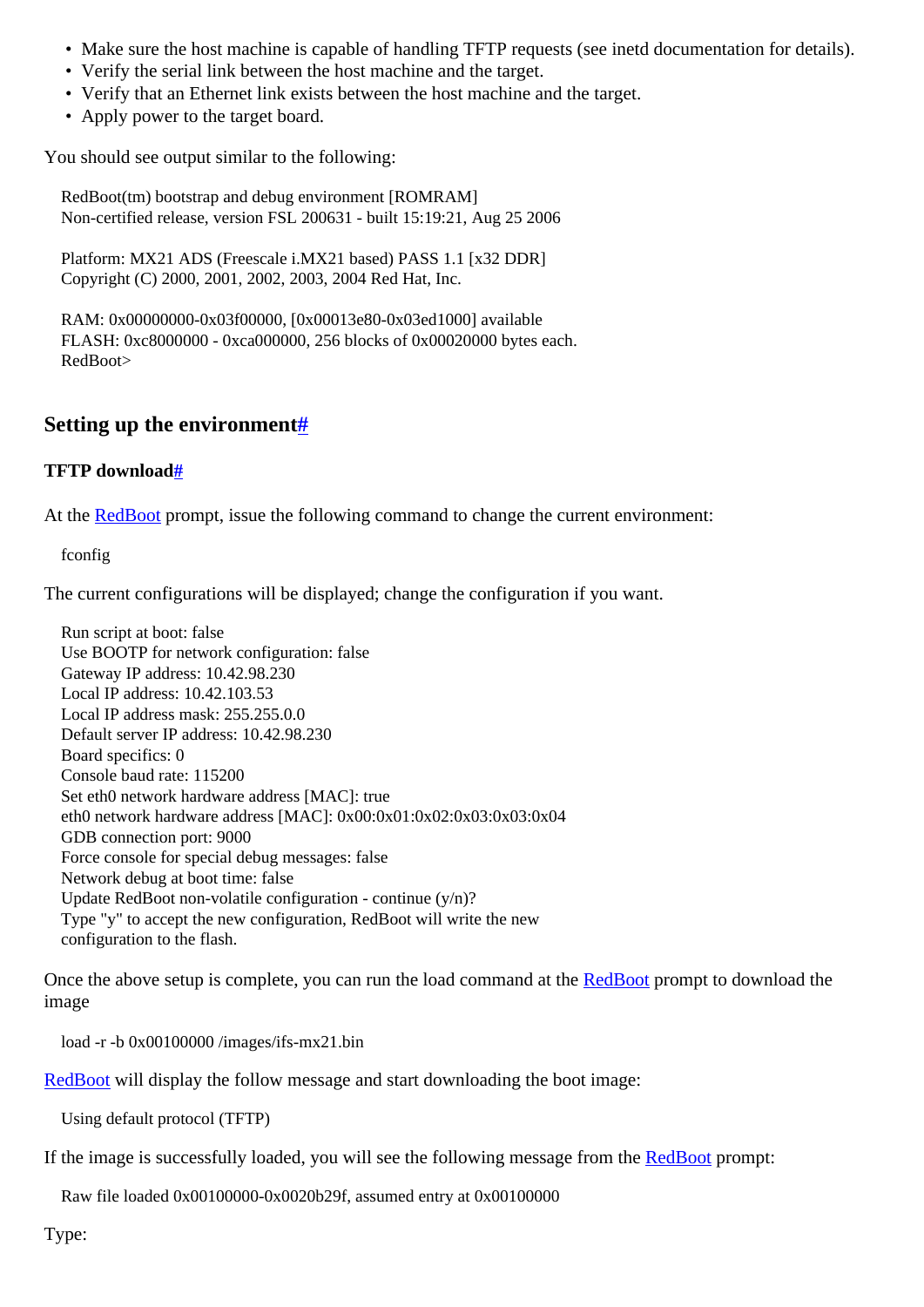You should now see the QNX Neutrino welcome message on your terminal screen:

Welcome to Neutrino on the i.MX21ADS (ARM 926 core) Board

You can test the OS simply by executing any shell builtin command or any command residing within the OS image (e.g. ls). Once the initial image is running, you can update the OS image using the network and flash drivers. For sample command lines, please see the "Summary of driver commands" section.

#### <span id="page-2-0"></span>**Step 4: Replace the Redboot bootloader with a native QNX IPL and OS image in flash[#](#page-2-0)**

At some point, you may wish to replace the Redboot bootloader with the native QNX IPL code. This may be desirable once you've tweaked the OS image exactly the way you want it, and you want the board to boot the image automatically, immediately on power up.

To replace the Redboot bootloader:

1.Modify your buildfile to generate a binary image.

2.Run the mkimage script, inside the /images directory of the BSP. The output file from this script is a combined IPL/OS image called ipl-ifs-mx21.bin. You'll download this file to the board's memory using the bootloader, and then burn the image into the board's flash. The IPL is padded to 4K because if the IPL is scanning for an OS image in flash, it begins scanning at offset 4K in the flash.

The mkimage script:

- converts the format of ipl-mx21ads (generated in an earlier step) to binary
- pads the binary IPL to  $4K$
- generates a raw format OS image called ifs-mx21.bin using the mx21ads.build file
- combines the binary IPL with the raw OS image creating a file called ipl-ifs-mx21.bin.

Here is the mkimage script:

#!/bin/sh # # Generate a binary image from IPL code for the i.MX21ads # # board and combine with the binary OS image set -v # Convert IPL into BINARY format \$\{QNX\_HOST\}/usr/bin/ntosh-objcopy -Obinary ../install/armle/boot/sys/ipl-mx21ads ipl-tmp-mx21.bin # Pad BINARY IPL mkrec -r -ffull  $-s0x1000$  ipl-tmp-mx21.bin > ipl-mx21-pad.bin #Cleaning up temporary files rm ipl-tmp-mx21.bin #Combine the BINARY IPL with the BINARY OS Image cat ipl-mx21-pad.bin ifs-mx21.bin  $>$  ipl-ifs-mx21.bin #Cleaning up temporary files rm ipl-mx21-pad.bin echo "done!!!!!!!"

Instead of starting the image, we'll now transfer the bootable flash image (IPL/OS) to the board. The bootloader can convert to binary format the last image it downloaded and then write it to flash.

3.Boot the board as described above, using Redboot to TFTP-download the ifs-mx21.bin boot image.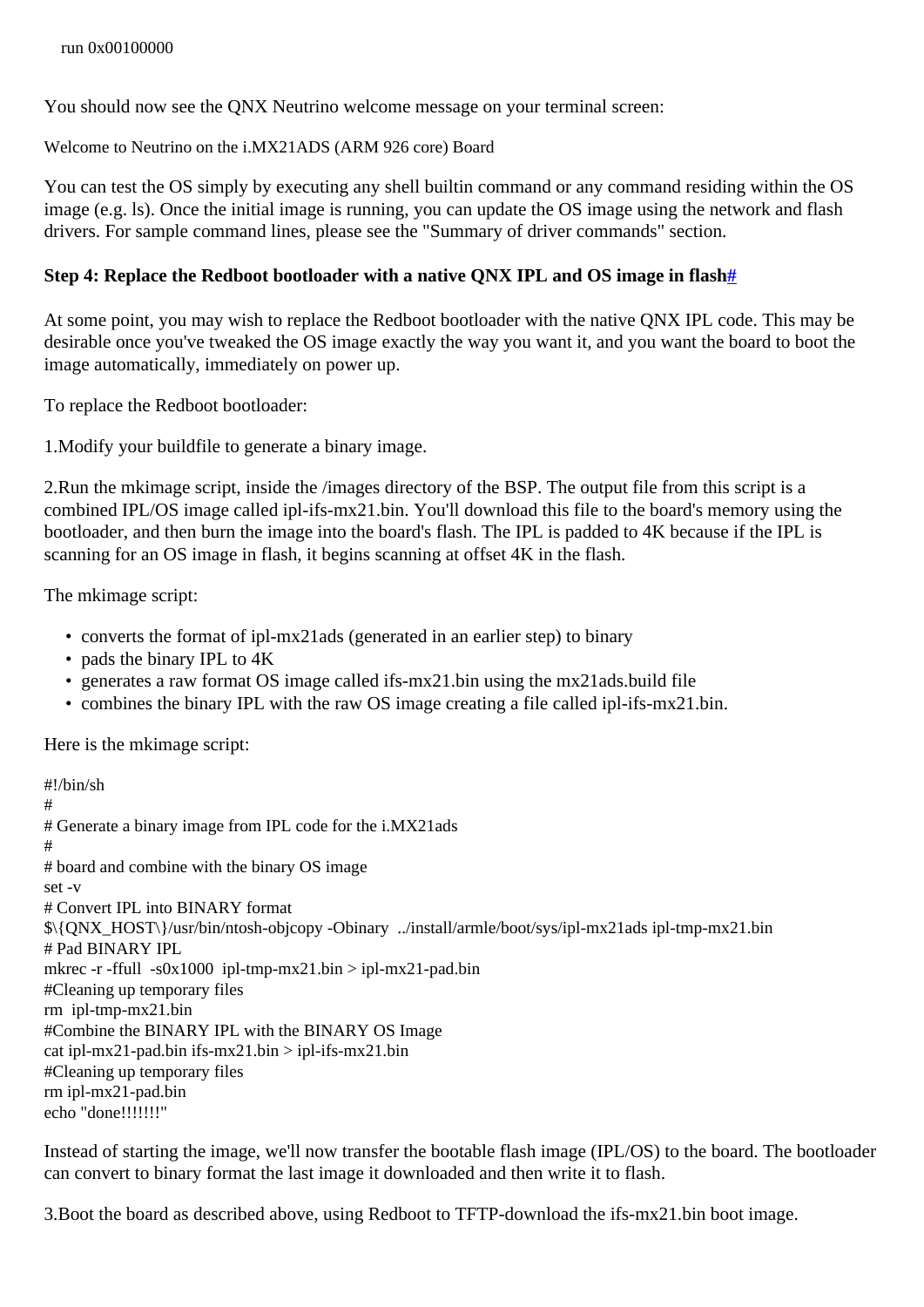4. If it's not already started, start the network driver as follows, substituting your own IP address for x.x.x.x.

io-pkt-v4 -dcrys8900 ioport=0xcc000300,irq=203,mac=00e02991234e -pttcpip if=en0:x.x.x.x.

5.Start fs-nfs2, establishing an NFS connection to the host machine where your ipl\_mx21.bin image resides:

fs-nfs2 x.x.x.x:/mount\_dir/nfs

Ensure that you can "see" the ipl-ifs-mx21.bin file over the NFS connection, because in the next step, the bootloader will be erased. If the programming of the combined IPL and OS image fails or is interrupted, it will be necessary to reprogram Redboot using the HAB toolkit.

6.Start the flash filesystem driver and erase the first 4MB of flash as follows (erase a larger area if the size of your combined image exceeds 1MB):

 devf-mx31ads -s0xc8000000,32M flashctl -p/dev/fs0 -o 0M -l 4M -ve

7.Copy ipl-ifs-mx21.bin to the flash, as follows:

dd if=/nfs/ipl-ifs-mx21.bin of=/dev/fs0 bs=1k seek=0k

When the copy is complete, you can reboot; it should now boot from the native QNX IPL. You should see output as follows:

 QNX Neutrino IPL for M9328MX21ADS Commands: d: download image to RAM f: scan flash for image ipl>

8.Enter f or F, and the board will boot from the OS image in flash. You'll see output similar to the following:

 Scanning flash at 0xc8001000 found image @ 0xc8001000 Jumping to startup @ 0xc0101c00

```
 Welcome to QNX Neutrino on the Freescale MX21ADS (ARM 926 core) Board
#
```
If desired, the IPL code can be modified to eliminate the prompt and automatically boot from the flash without user intervention. To do this, modify the  $\langle$ main.c> file of the IPL source, located under:

\$BSP\_PATH/src/hardware/ipl/boards/mx21ads/

You can now test the OS, simply by executing any shell builtin command or any command residing within the OS image (e.g. ls).

#### <span id="page-3-0"></span>**System layou[t#](#page-3-0)**

Memory layout

- OS image loaded at : 0x00100000
- Ethernet base address : 0xCC000300 (IRQ: 203)
- Burst flash base address : 0xC8000000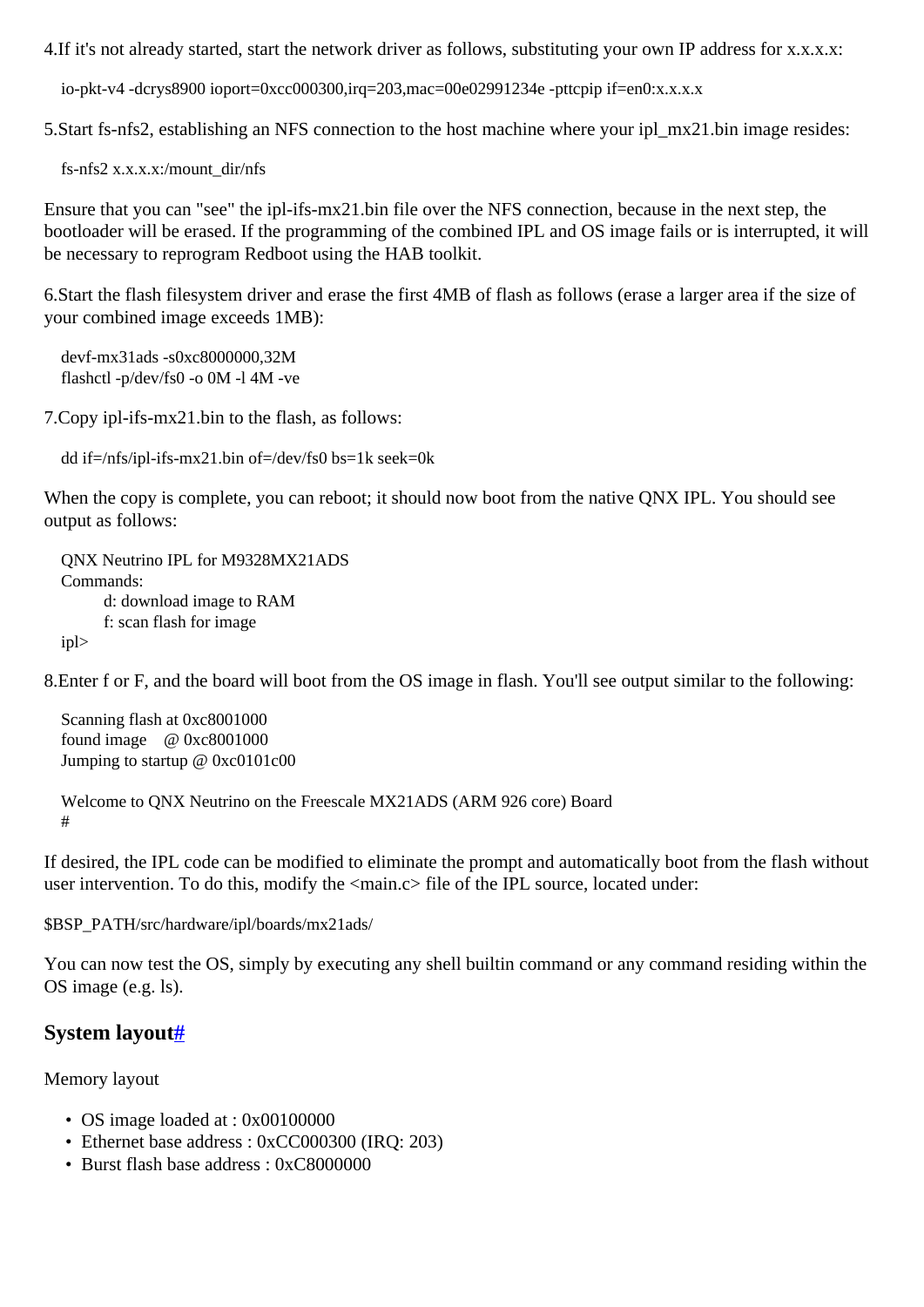### <span id="page-4-0"></span>**Summary of driver command[s#](#page-4-0)**

The driver command lines below are specific to the Freescale i.MX21 ADS board. See the online docs for each driver for additional command-line options and other details.

Some of the following drivers are commented out in the default buildfile. To use the drivers in the target hardware, you'll need to uncomment them in your buildfile, rebuild the image, and load the image into the board.

#### <span id="page-4-1"></span>**Startup[#](#page-4-1)**

Command:

startup-mx21ads [startup-options]

#### Required libraries:

• startup-mx21ads

#### NOTE:

- Some modules aren't enabled after boot up, so you need to use command line options to startup to enable them: These options must be passed before any other startup options.
- Some of these modules have pin conflicts, so they can't be used at the same time. For more detail, please refer the the Freescale i MX21ADS user's manual

#### <span id="page-4-2"></span>**Serial[:#](#page-4-2)**

#### Command:

devc-sermx1 -e -F -b115200 -c44333333 0x1000a000,20 0x1000b000,19

#### Required libraries:

• devc-sermx1

#### <span id="page-4-3"></span>**Flash (NOR)[:#](#page-4-3)**

Command:

devf-mx31ads -s0xc8000000, 32M

Required libraries:

- devf-mx31ads
- flashctl

### <span id="page-4-4"></span>**ETFS flash (NAND):[#](#page-4-4)**

Command to run the ETFS NAND flash driver (64MB):

 fs-etfs-mx21ads -r4096 -e -m /fs/etfs fs-etfs-mx21ads -r4096 -m /fs/etfs

Required libraries:

• fs-etfs-mx21ads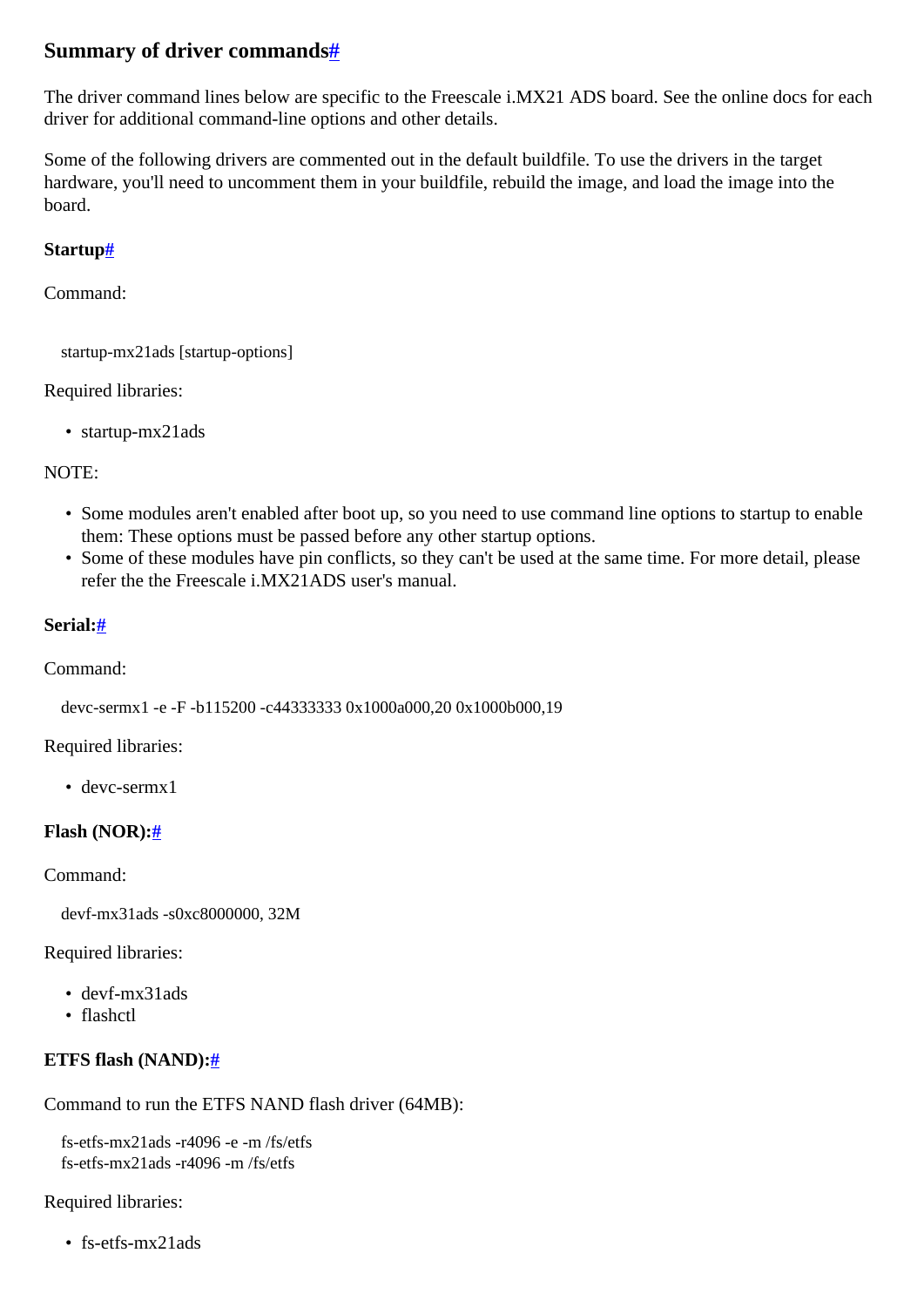• etfsctl

#### <span id="page-5-0"></span>**Ethernet:[#](#page-5-0)**

Command:

 io-pkt-v4 -dcrys8900 ioport=0xcc000300,irq=203,mac=00e02991234e -ptcpip ifconfig en0 x.x.x.x.

Required libraries:

- libsocket.so
- npm-tcpip.so or npm-ttcpip.so
- devn-crys8900.so (driver)

#### <span id="page-5-1"></span>**USB :[#](#page-5-1)**

NOTE:See the startup section above for correct startup arguments. Command:

```
 io-usb -d tdi-mx21 ioport=0x10024000,irq=55,verbose=4
```
Required libraries:

- tdi-mx21.so
- libffb.so

#### <span id="page-5-2"></span>**I2C:[#](#page-5-2)**

Note:See the startup section above for correct startup arguments. Command:

i2c-mx21

Required libraries:

 $\cdot$  i2c-mx21

#### <span id="page-5-3"></span>**SPI[:#](#page-5-3)**

Note:See the startup section above for correct startup arguments. Command:

```
 spi-master -d mx21 base=0x1000F000,irq=15,period=32K=2
```
Required libraries:

- spi-master
- spi-mx21.so

#### <span id="page-5-4"></span>**Graphics:[#](#page-5-4)**

#### Command:

io-graphics -dimx21 xres=240,yres=320,bitpp=16,photon,mode\_opts=/usr/photon/config/imx21.conf -pphoton

Required libraries:

• devg-imx21.so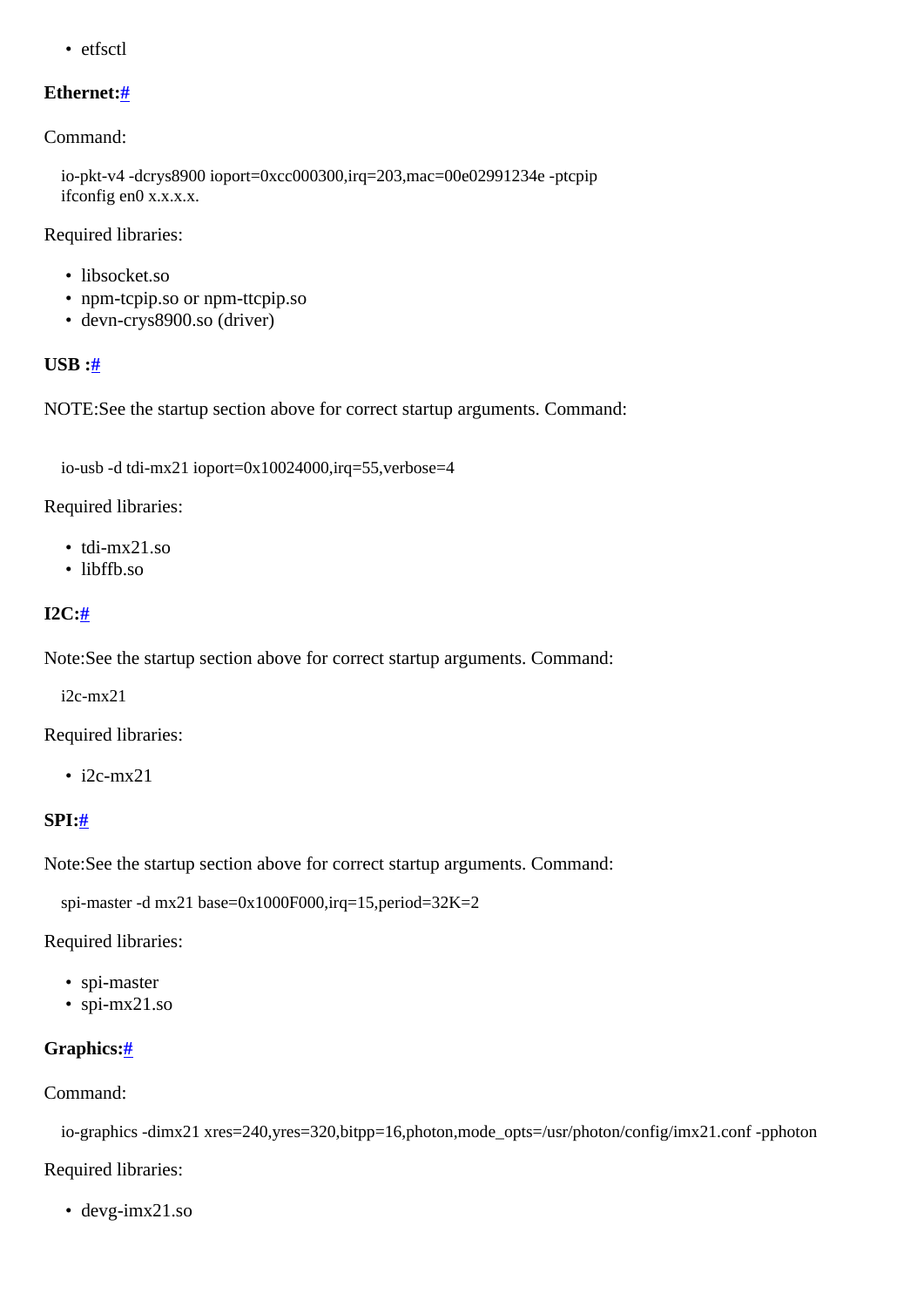The graphics driver requires a configuration file that describes the graphics memory interface settings. The rebuilt/usr/photon/config/imx21.conf file should contain the configuration for a 240x320 resolution.

### <span id="page-6-0"></span>**Putting the OS image into the flas[h#](#page-6-0)**

1.Generate OS image (using the method in Step 2:Build the BSP).

2.Transfer the OS image to the target memory and burn it into flash:

[RedBoot](http://community.qnx.com/sf/wiki/do/createPage/projects.bsp/wiki?pageName=RedBoot&referrerPageName=Nto640_freescale_imx21_ads_release_notes) is located at the first megabyte offset in flash (i.e. 0xC8000000). The last 128KB are reserved for [RedBoot](http://community.qnx.com/sf/wiki/do/createPage/projects.bsp/wiki?pageName=RedBoot&referrerPageName=Nto640_freescale_imx21_ads_release_notes)'s configuration data. In the following example we will store a QNX boot image of up to 3MB immediately after [RedBoot](http://community.qnx.com/sf/wiki/do/createPage/projects.bsp/wiki?pageName=RedBoot&referrerPageName=Nto640_freescale_imx21_ads_release_notes) (at the offset: 0xC8100000).

From the [RedBoot](http://community.qnx.com/sf/wiki/do/createPage/projects.bsp/wiki?pageName=RedBoot&referrerPageName=Nto640_freescale_imx21_ads_release_notes) prompt, type the following commands:

Transfer the OS image to RAM

RedBoot> load -r -b 0x00100000 /full\_path\_to\_image/ifs-mx21.bin

Erase the flash from the offset 1 MB to the offset 4 MB:

RedBoot> fis erase -f 0xc8100000 -l 0x00300000

In this example, we assume that the OS image size is smaller than 3 MB.Copy the OS image from RAM (0x00100000) to flash (0xa0100000):

RedBoot> fis write -f 0xc8100000 -b 0x00100000 -l 0x00300000

Now you can load OS image directly from flash:

```
 RedBoot> mcopy -s 0xc8100000 -d 0x00100000 -l 0x00300000
RedBoot> run 0x00100000
```

```
 Welcome to Neutrino on the i.MX21ADS (ARM 926 core) Board
  #
```
### <span id="page-6-1"></span>**Creating a flash partition[#](#page-6-1)**

1.Enter the following command to start the NOR flash filesystem driver:

devf-mx31ads

2.To prepare the area for the partition, enter the following command: Because the rom monitor and the QNX boot image are in the flash, you may not want to erase them. Use the -l (length) and -o (offset) options to avoid these areas. Assuming that the OS image has a maximum size of 3 MB and we want to create a 16M partition:

flashctl -p/dev/fs0 -o4M -l16M -ve

3.Format the partition:

flashctl -p/dev/fs0p0 -o4M -l16M -vf

4.Slay, then restart the driver:

 slay devf-mx31ads devf-mx31ads